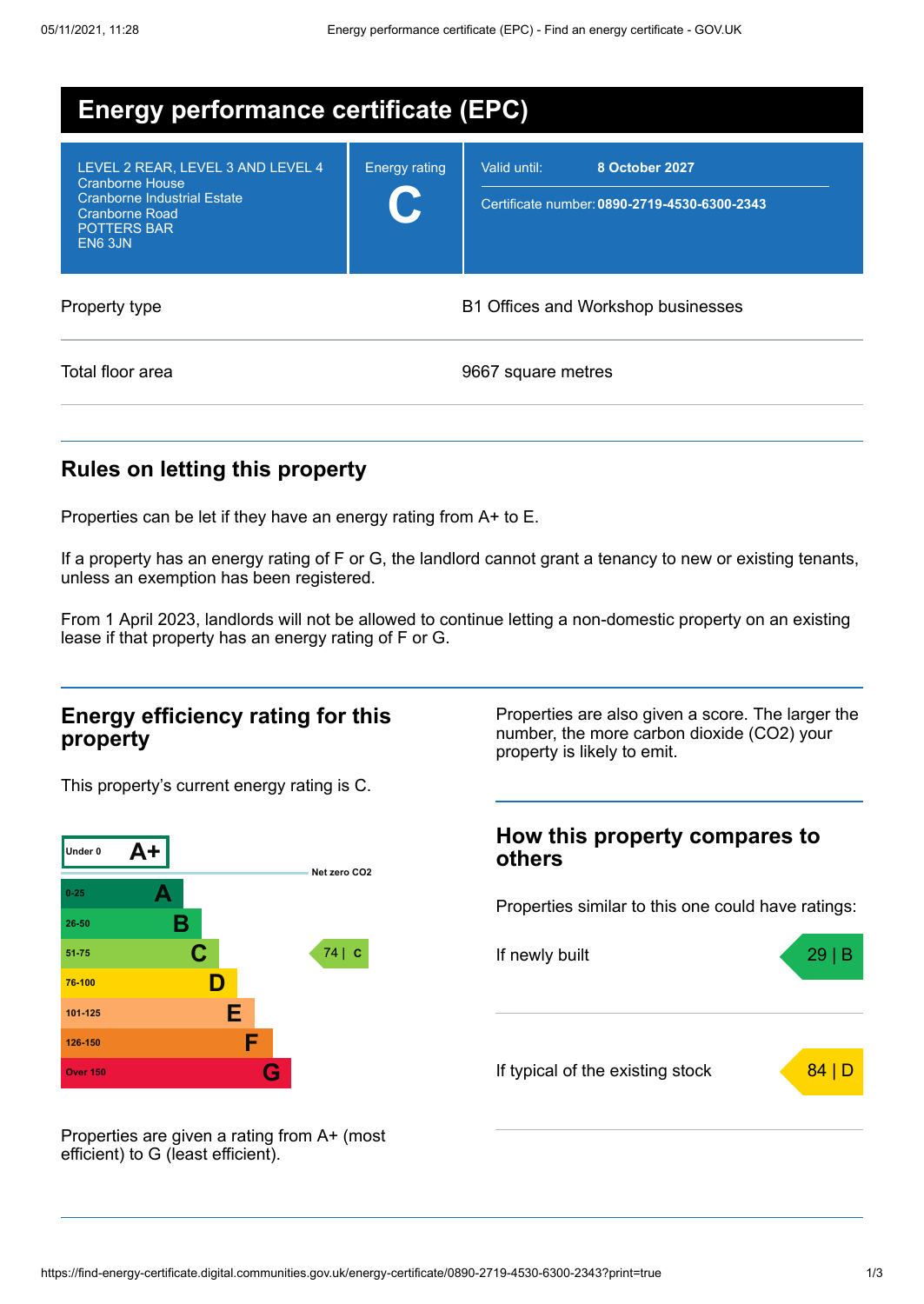# **Breakdown of this property's energy performance**

| Main heating fuel                          | <b>Natural Gas</b> |
|--------------------------------------------|--------------------|
| <b>Building environment</b>                | Air Conditioning   |
| Assessment level                           | 3                  |
| Building emission rate (kgCO2/m2 per year) | 48.87              |
| Primary energy use (kWh/m2 per year)       | 288                |
|                                            |                    |

# **Recommendation report**

Guidance on improving the energy performance of this property can be found in the recommendation report [\(/energy-certificate/0210-2938-0443-9654-7004\)](https://find-energy-certificate.digital.communities.gov.uk/energy-certificate/0210-2938-0443-9654-7004).